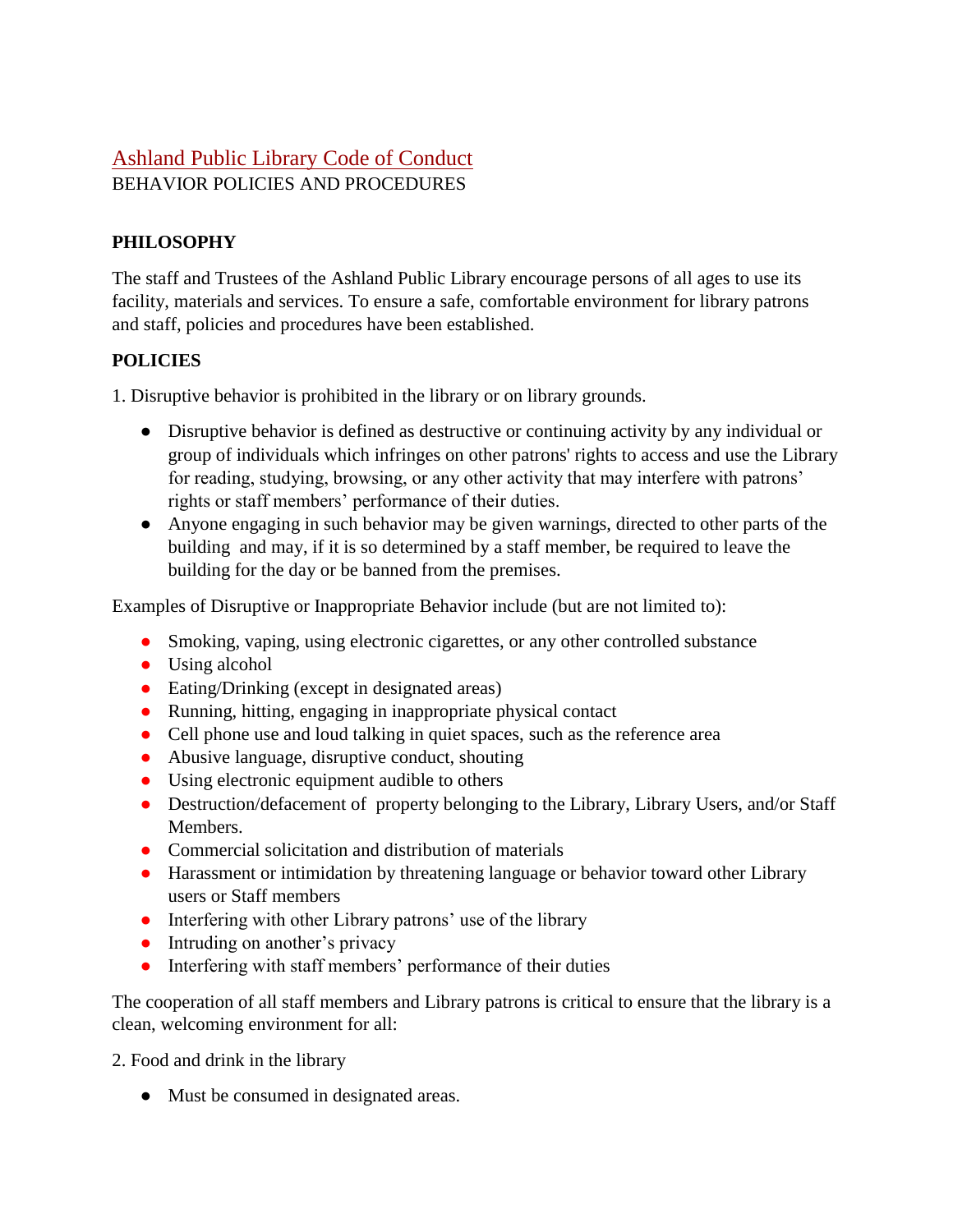- All patrons are otherwise expected to be considerate of others using the Library by not consuming smelly, messy, or noisy food in spaces where it will interfere with others' use or enjoyment of the Library
	- by cleaning up any trash, crumbs, and small spills when finished
	- by being respectful of Library collections, equipment, and furnishings
	- by taking care with food and drink around books and other library materials, equipment, carpets, and furniture
	- by making sure hands and surfaces are clean when handling Library materials
	- by using covered, spill-proof containers.

3. Shoes and shirts must be worn in the library. Masks must also be worn when mandated by the town of Ashland.

4. The materials and equipment in the Library are for the use of staff and patrons. These items as well as furniture, toys, or other items must be used for their intended purposes. Any purposeful damage done to the materials, equipment, furniture, building or property is against the law and may be reported to the police.

5. Building entrances and exits may not be blocked. Carriages and strollers may be left near the children's room entrance provided that the entrance is not obstructed.

6. Bicycles should be placed in the bike rack near the main entrance to the Library. They are not allowed along the front walk or railing or inside the building and they may not block entrances.

7. Animals are not permitted in the Library except for guides or animals that are clearly identified for service to those with disabilities. For more information on service animals, please refer to the [Department of Justice ADA guidelines.](https://www.ada.gov/service_animals_2010.htm)

8. Any sports equipment brought into the Library must be left at the Main or Children's desk. Examples: skateboards, basketballs, scooters, etc.

9. Staff members are not responsible for Library patron's personal belongings.

## **PROCEDURES**

1. Violations to these policies may cause Library Staff members to restrict and/or limit Library patron's privileges, including limitations to:

- Specific areas in the library
- Specific computers and library equipment
- Shorter times in study rooms than otherwise permitted
- Borrowing limitations
- Banishment from the library as explained below
- Issuance of a formal no trespassing order.

2. Except where staff and patron safety may be compromised, staff members will explain applicable policies and the rationale behind them as well as offer suggestions for appropriate